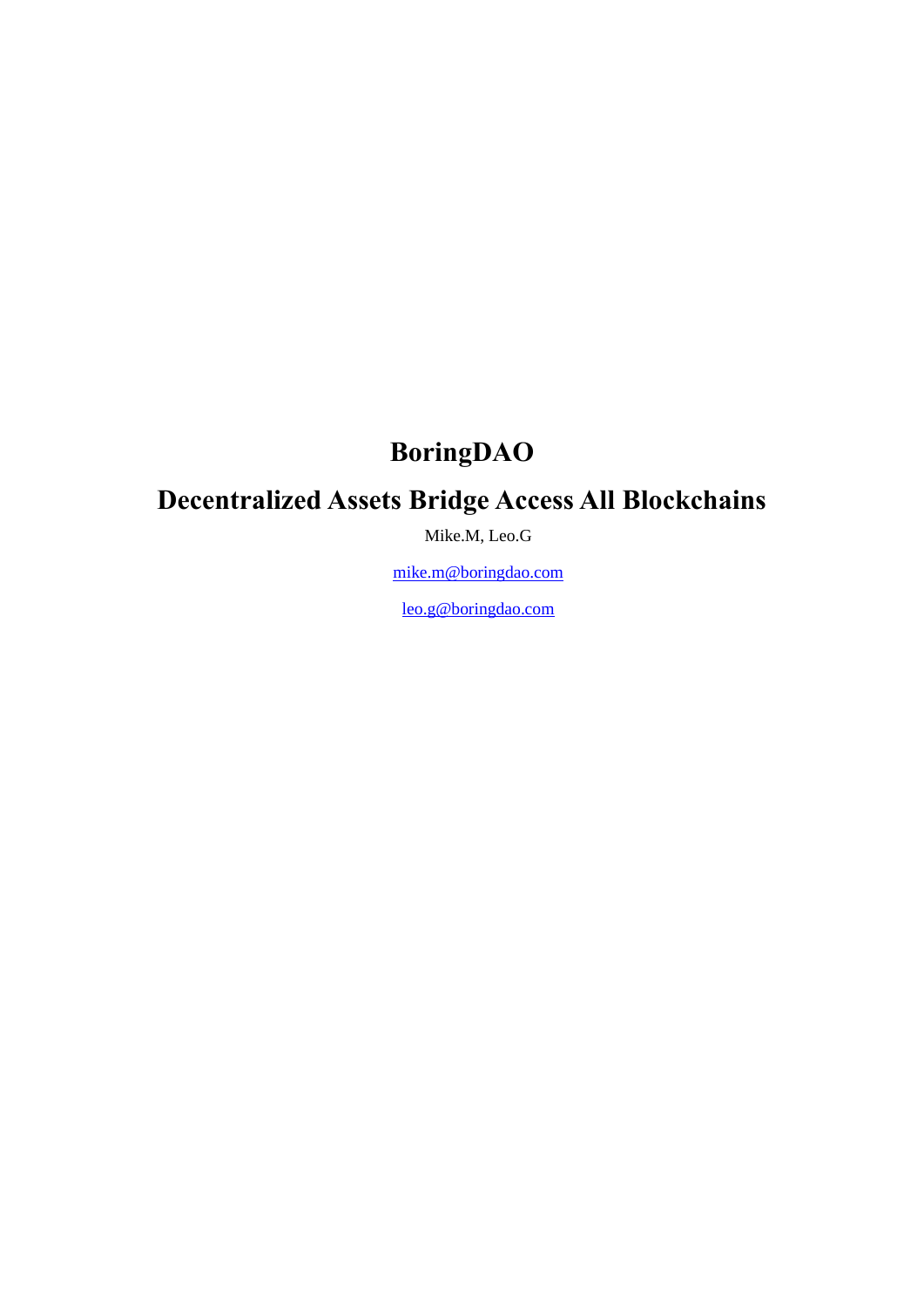### <span id="page-1-0"></span>**Abstract**

In this paper, we would like to propose BoringDAO, an innovative solution which wraps virtually all blockchain assets and brings the liquidity of these blockchain assets to the DeFi world. Specifically, with the help of community governance mechanisms, Double-Pledge Model allows for the safe and discreet tokenization of users' native blockchain assets (such as BTC, XRP, BCH), into "wrapped" assets in the form of "oToken". That is, BoringDAO is a decentralized assets bridge access all blockchains. Moreover, Boring would utilize both brand-new and already-established designs such as the "tunnel mechanism", minting mining and farming as a way to jumpstart the project. BOR, the native token of Boring, gives its holder the right to govern, facilitating the efficient and smooth operation of the network.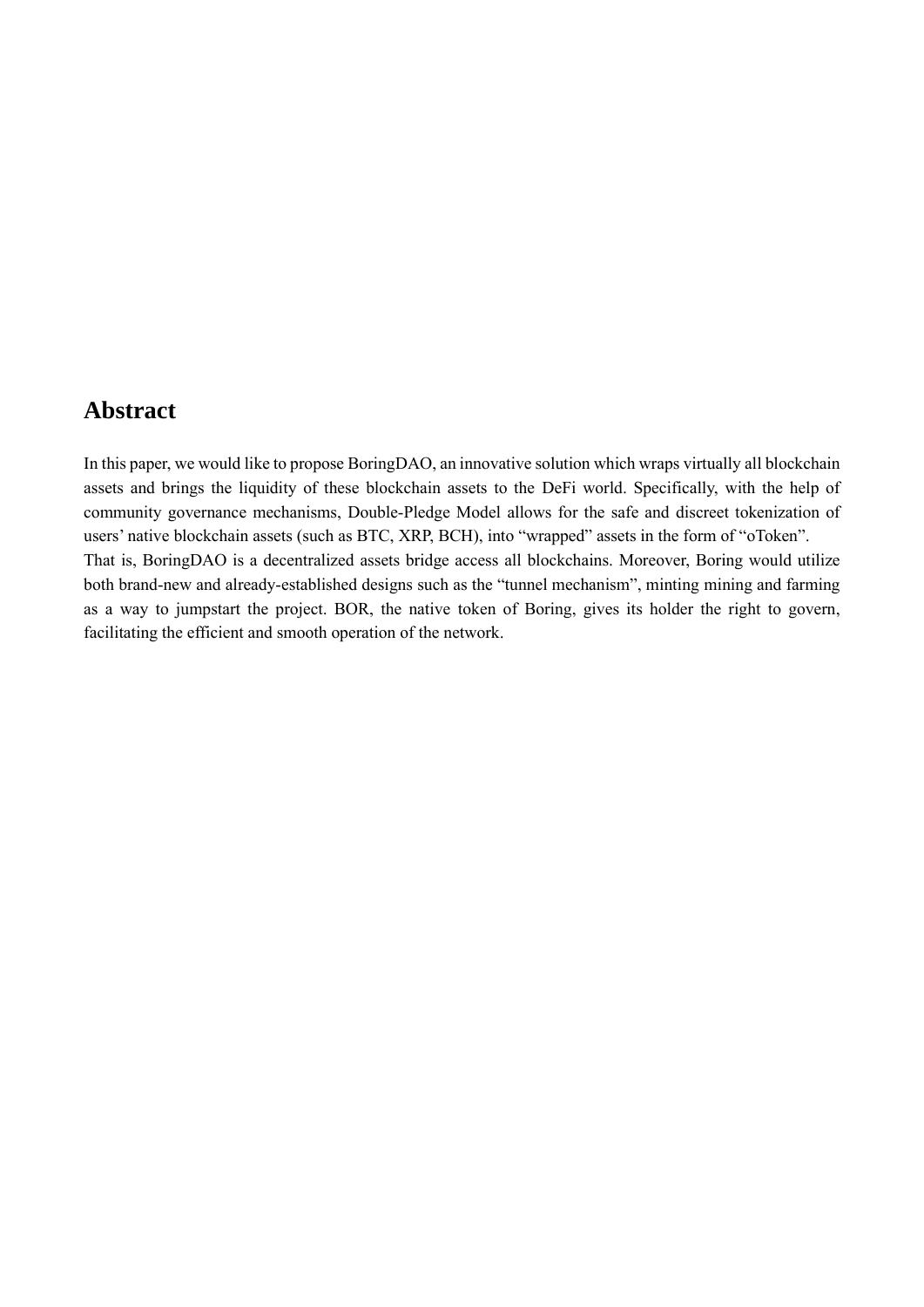### **Contents**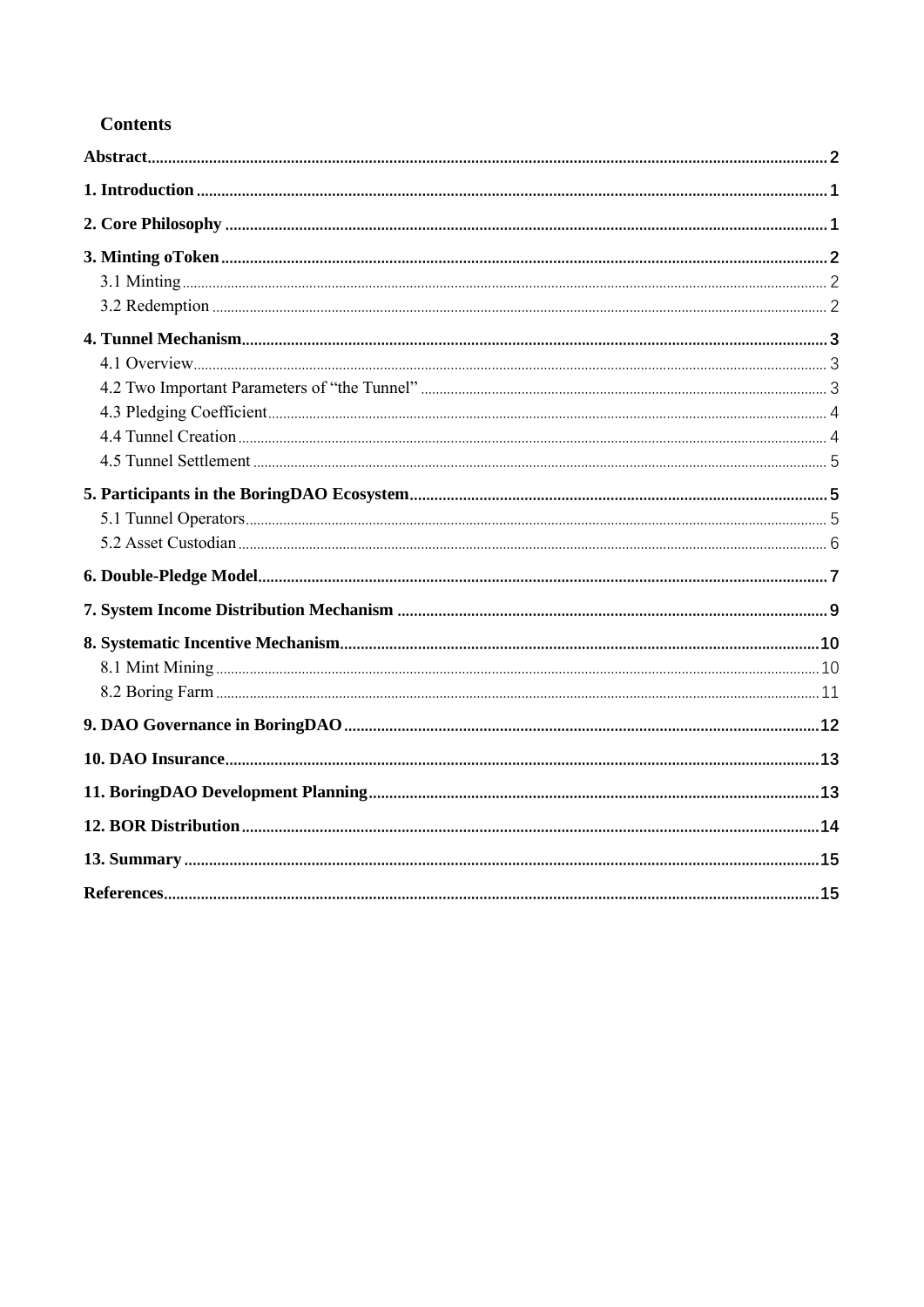### <span id="page-3-0"></span>**1. Introduction**

Various Ethereum DeFi applications on Ethereum aim to solve only one problem: the increase in operational efficiency of funds in the Ethereum ecosystem. Today, most of the heavily-traded DeFi assets, such as ETH, USDT, DAI, USDC, etc., are issued on Ethereum. However, in reality, Ethereum and Ethereum-based token assets only accounts for a small proportion of the total market value of all cryptocurrencies. This means that, a large number of well-received cryptocurrencies are incompatible with the current DeFi structure. For example, BTC, XRP, BCH are all left out of the "DeFi" world because they are not ERC-20 Tokens. The incompatibility makes these token-holders outsiders of the prosperous DeFi world, meaning that these non-ERC-20 tokenholders cannot enjoy DeFi services, as well as the opportunities of liquidity mining and farming in DeFi. This seriously hinders the liquidity of crypto assets and causes unnecessary friction.

We are aware that some projects are already working on addressing this problem. For example, WBTC [1] and renBTC [2] can allow a small number of Wrapped BTCs to be used within the Ethereum network. However, after deep diving into their design, some major limitation afloats: we believe their design is not open and secure enough, and only the tokenization of few assets are supported (BTC is the only token being supported or BTC overwhelmingly dominates others). This only allows very limited assets to enter the DeFi world through WBTC. For example, currently only 20,000 WBTC were issued and the supply is highly dependent on distributors. Their redemption channel design is not unimpeded.

BoringDAO's mission is to help DeFi expand its compatibility in the form of DAO. BTC, XRP, BCH, BSV, LTC, ADA, EOS and other blockchain assets and their subsidiary tokens that have been left out can be converted into the wrapped token (ERC-20 token) decentrally and safely with low friction. These assets can participate in the broader DeFi world on Ethereum and finally usher in a brand-new open financial era.

The creation of BoringDAO expands the current DeFi landscape supported by DeFi and will eventually serve as an important infrastructure that connects DeFi to the broader crypto world. BoringDAO will operate under community governance mechanisms, while BOR (BoringDAO Token) will serve as BoringDAO's native governance token.

# <span id="page-3-1"></span>**2. Core Philosophy**

- 1. Cross-chain liquidity assets solutions
- 2. DAO governance
- 3. A general bridge among multi-blockchains asset
- 4. Decentralized & secured double-pledge model with incentives
- 5. A seamlessly access to the DeFi world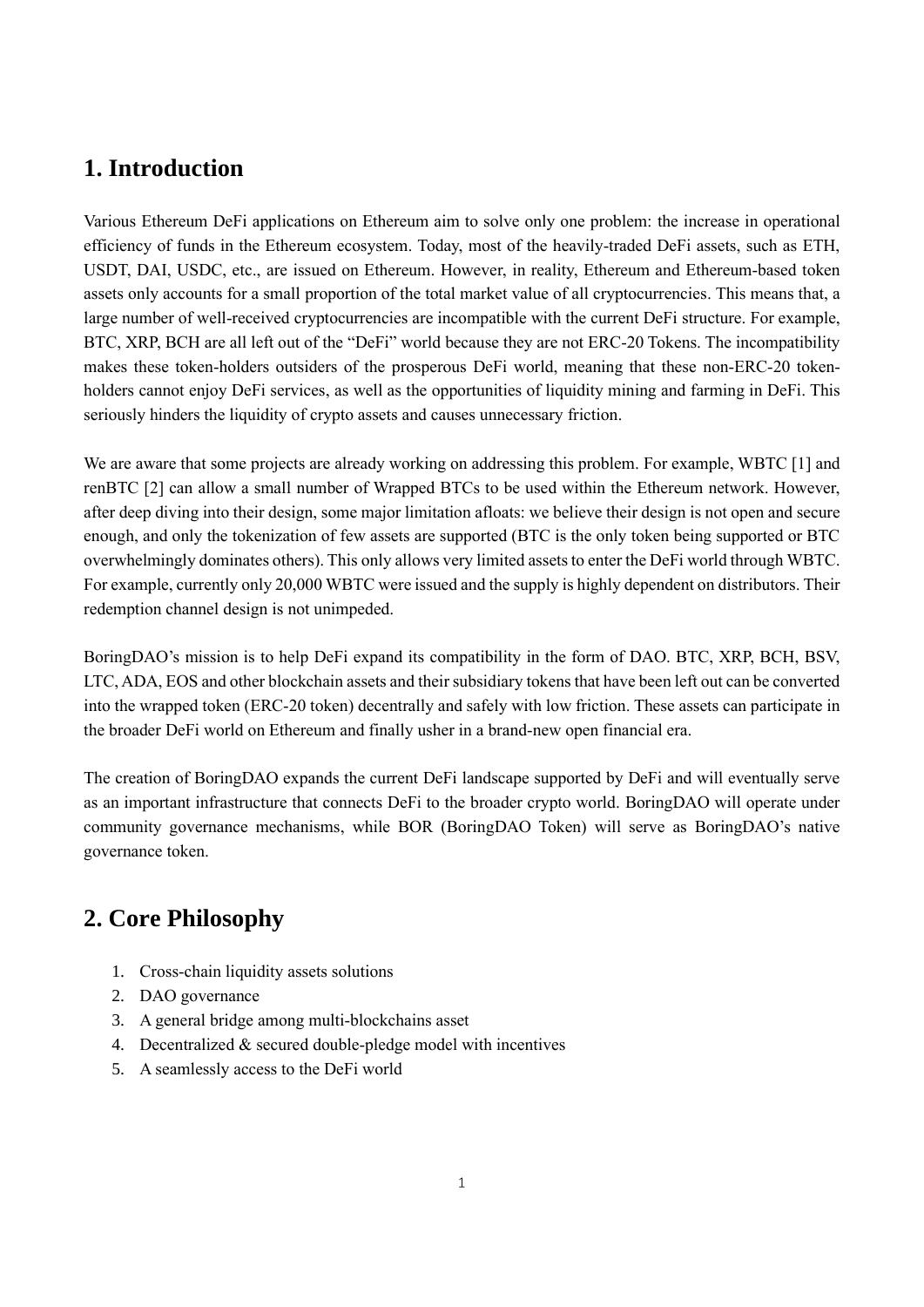### <span id="page-4-0"></span>**3. Minting oToken**

*Balance decentralization, efficiency and safety to approach the "perfect" interoperability*.

BoringDAO Token is the asset minted by BoringDAO, abbreviated as oToken. The oToken follows the ERC-20 Token standard which enables the wrapped assets to enter the Ethereum DeFi world.

In this chapter, let's take BTC as a typical example. The oToken minted by BoringDAO is an ERC-20 token backed by BTC and thus is named "Boring BTC", abbreviated as oBTC. The marketing prices of these oBTC reflect the values of Bitcoins backing them.

#### <span id="page-4-1"></span>3.1 Minting

- 1. Alice needs to bind her Bitcoin address and Ethereum address through a smart contract, and then transfers x BTC assets to a designated multi-signature custody address.
- 2. The asset custodians confirm the receipt of the asset and then mint x oBTC (equivalent to x BTC value) on the Ethereum.
- 3. The asset custodian transfers x oBTC to Alice's ETH address and charges 0.2% fee and extra network fees of the asset value as minting fee.

The minting process is shown in Figure 1:



Figure 1: Minting Flow Chart

#### <span id="page-4-2"></span>3.2Redemption/Burn

- 1. If Alice requests to redeem oBTC back to the original BTC asset, she uses a wallet such as metamask to burn x oBTC with a specific smart contract and she pays for 0.2% of the asset value as redemption fee in BOR.
- 2. The asset custodians listen to the smart contract event to obtain the burn information.
- 3. After reaching a consensus between the multi-signatures, they transfer x btc to the address of Alice.

The redemption process is shown in Figure 2: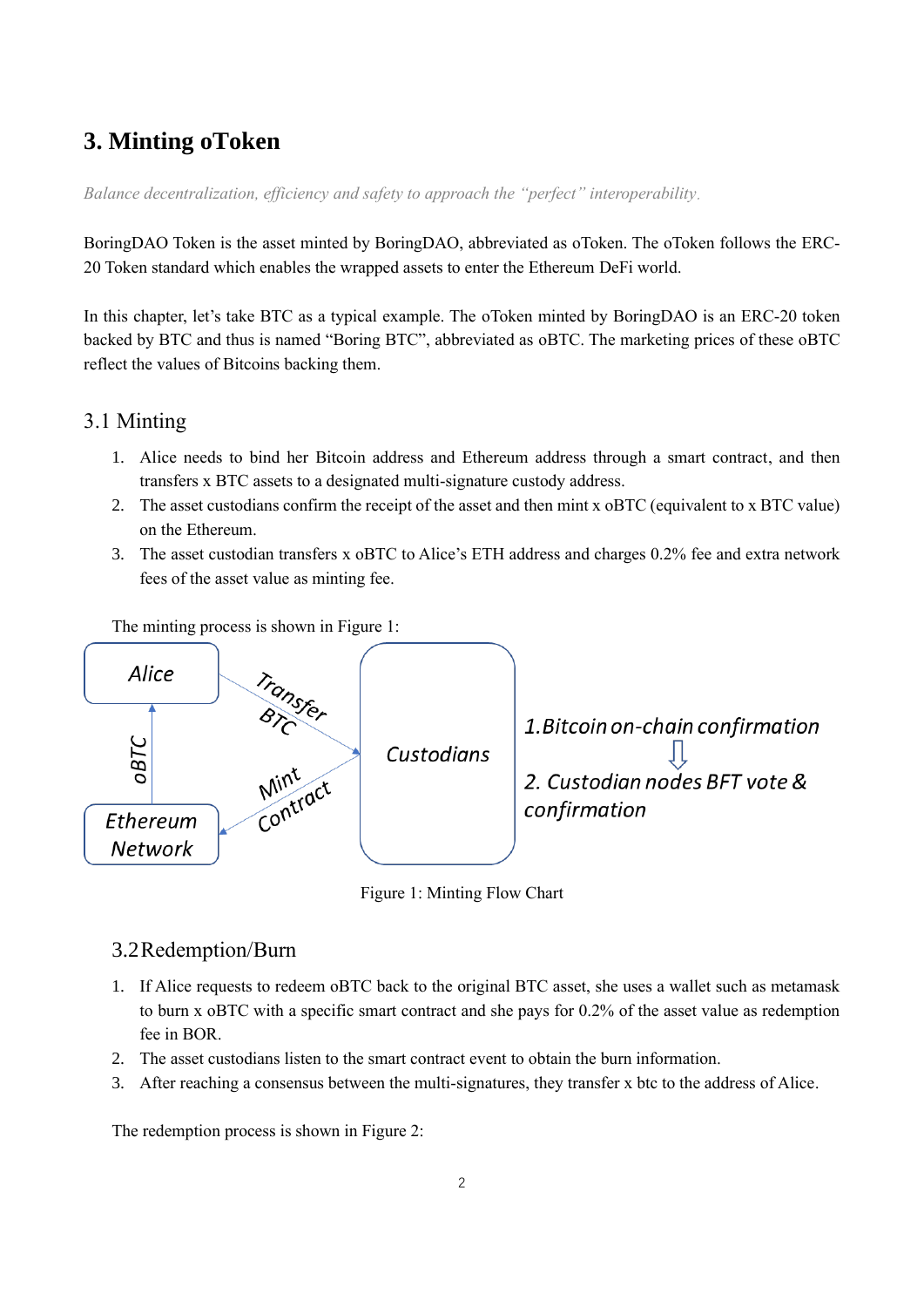

Figure 2: Redemption Flow Chart

## <span id="page-5-0"></span>**4. Tunnel Mechanism**

<span id="page-5-1"></span>*Tunnels need to be built to explore the wild new world.*

### 4.1 Overview

BoringDAO has created a brand new concept "Tunnel". For each blockchain asset, there will be an exclusive minting tunnel operated in the form of DAO and performing bi-directional mapping between blockchain assets and ERC-20 tokens.

Any community user can open a new tunnel freely through pledge BOR, but each blockchain asset can only have one tunnel. For example, Alice wants to wrap BSV into oBSV on Ethereum network, but the BoringDAO system has yet to create a channel for BSV. Then, Alice can stake a certain amount of BOR and create a BSVoBSV wrapping tunnel. Although created, the tunnel will not be activated until BoringDAO community has pledged enough deposites that meets the requirement for a tunnel activation, in which Alice's portion of the pledge will directly enter the pledge pool.

### <span id="page-5-2"></span>4.2 Two Important Parameters of "the Tunnel"

There are two important parameters in the creation of the Tunnel: **pledging coefficient (k)** and **commission rate (m, n)**.

In version 1, the pledge coefficient **k** of the tunnel is kept at **75-100%**, while the commission rate for minting as well as redemption are both set at 0.2%, and the minting section requires extra network fees.

In version 2, however, we aim to let tunnel operators decide on the pledging coefficient and commission rate.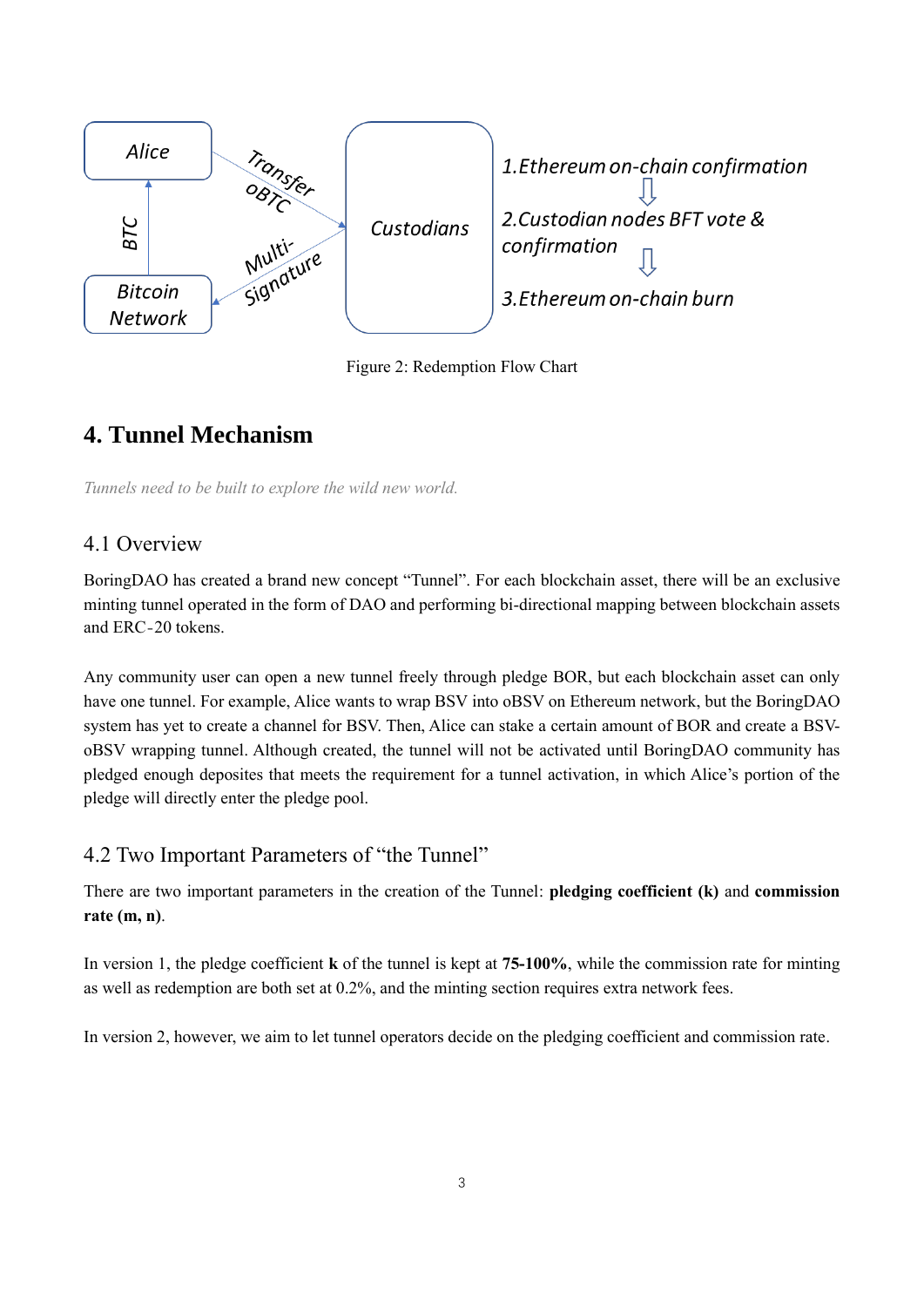### <span id="page-6-0"></span>4.3 Pledging Coefficient

Operating a tunnel requires pledging a certain amount of tokens (composed of BOR and other approved form of collaterals). The tunnel is designed in a way that the total value of pledged tokens is positively correlated to the maximum "wrapping" limit of each tunnel, while the pledging coefficient would decide the collateralization ratio of any given channel.

Thus, formula to calculate the minting upper limit of each channel is listed as follows:

#### **Maximum capacity of tunnel minting** = Value of pledged tokens of tunnel (average value in the past 4 hours) pledge coefficient

For example, in the BTC-oBTC wrapping tunnel, the total value of pledged BOR amounts to 15,000,000 USDT. With a pledging coefficient of 75%, the upper limit of this tunnel's minting capacity is then calculated as 15,000,000USDT  $\frac{75\%}{75\%}$  = 20,000,000 USDT. According to the current BSV price of 10,000 USDT, this BSV-oBSV channel could at most support the wrapping of 2,000 BTC.

Upon reaching the upper limit, the tunnel would not be able to mint new b-tokens unless operators continue to pledge. The significance of pledging would serve to further improve the credibility of wrapping, and reduce the risk of systematic wrong-doing.

Types of cryptocurrency assets accepted as form of pledging collateral: Pledged assets could be either BOR or cryptocurrency recognized as collateralized assets by the Boring community.

In version 1, we only recognize BOR as the definitive pledging asset for the tunnel. In future versions, we would allow other forms of collateralizations, with the list be decided and voted on through community governance mechanisms. However, in future versions, BOR pledging must account for at least 30% of the total pledge of each tunnel. That is, if the pledge pool of a given wrapping tunnel is consist of 1 million USDT worth of BOR, 1 million USDT worth of DAI, and 1 million USDT of other cryptocurrency assets, then the total pledging value equals to 1M+1M+1M=3 million USDT.

### <span id="page-6-1"></span>4.4 Tunnel Creation

User needs to pledge at least 500 BOR for the initial tunnel creation. However, it should be noted that after the initial creation, the tunnel would maintain inactive until the pledge requirement for tunnel activation is met within 48 hours of initial tunnel creation. In version 1, the activation requirement of each tunnel is set to 3,000 BOR; that is, although the tunnel has been created after pledging 500 BOR, the tunnel would only start to create wrapped b-Tokens after a total of 3,000 BOR is pledged. After the activation requirement has been met, the tunnel will go live after a tunnel-creation countdown.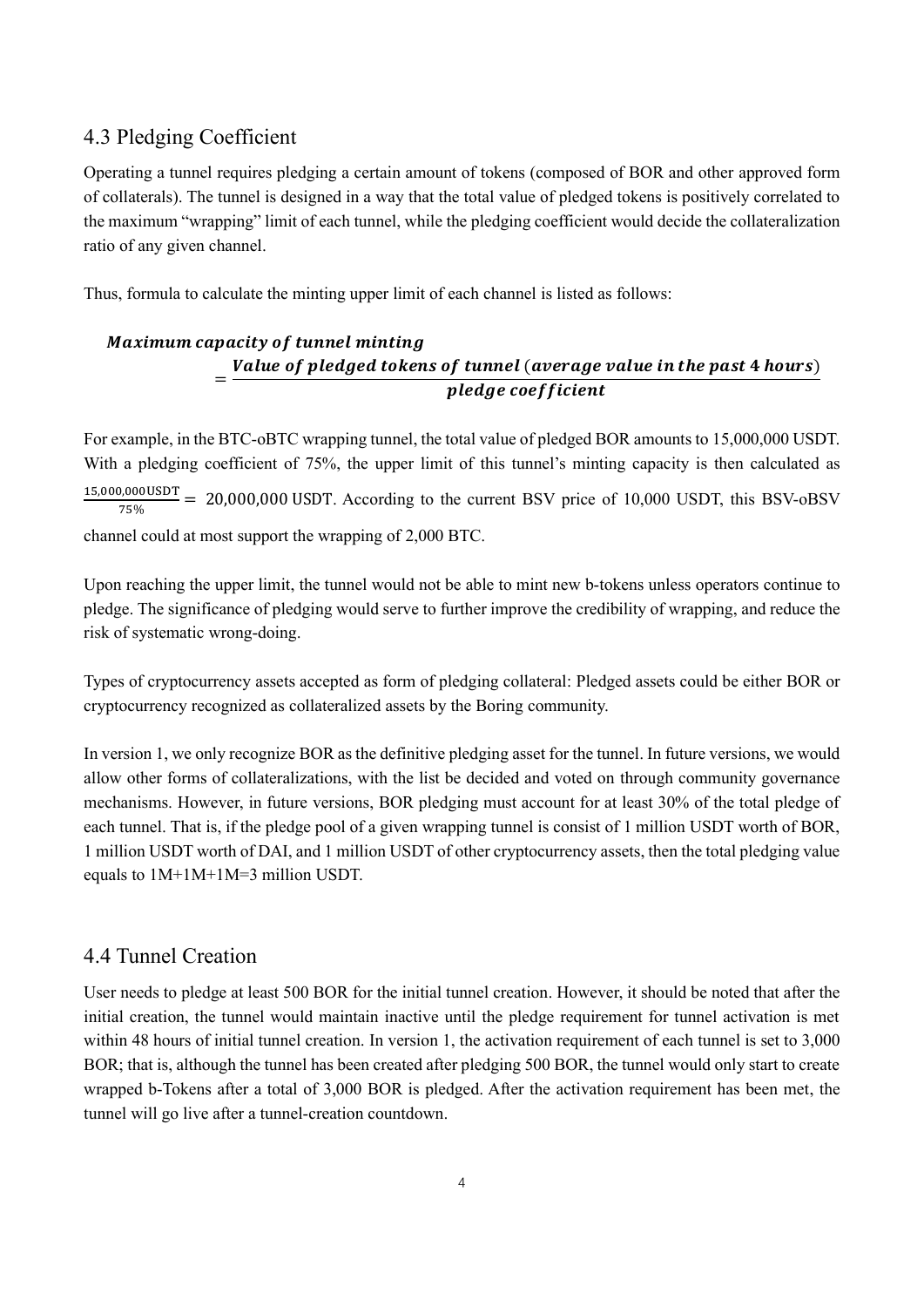Why require pledging BOR for proposals: to avoid a large number of meaningless proposals which cause waste of community's energy; the BOR pre-pledged at the time of the proposal will be converted into the actual pledge of the tunnel as soon as the proposal is passed, allowing the tunnel to have the initial pledge amount and minting capacity.

### <span id="page-7-0"></span>4.5 Tunnel Settlement

Tunnel settlement would only occur when the losses occur in the cryptoassets under custody. In V1 and V2 stages, in the event of cryptocurrency assets lost under custody, the corresponding minting tunnel will be frozen immediately for settlement. First, the asset custodian will confirm the remaining assets in the wallet and match them with the assets issued on the blockchain to calculate the exposure to be settled. Then, the tunnel pledge will be settled in an equal amount. After clearing, the multi-signature wallet will be replenished with assets, and then the minting will be available. In the V3 stage, dynamic clearing will be realized.

# <span id="page-7-1"></span>**5. Participants in the BoringDAO Ecosystem**

#### *Even Justice League needs to be restrained.*

User: Pay a certain amount of commission fee to have one's own non-ERC-20 token converted into a wrapped ERC-20 version, namely minting and redemption of one's native cryptocurrency assets.

Tunnel operator: Pledge BOR assets to set up a tunnel, be responsible for the complete minting and redemption process, and obtain a part of the commission paid by users.

Custodian: Composed of community members with high reputation and BOR pledge amount, and is responsible for helping users to complete on-chain multi-signature custody of other blockchain assets and obtain a part of the commission paid by users.

In the future, some tunnel operators could also become custodians through further pledging.

### <span id="page-7-2"></span>5.1 Tunnel Operators

Each tunnel has "operators," and their mission is to help users complete minting/redeeming cryptoassets in the tunnel.

Explanation on participating in tunnel operation (pledge): BOR Holders participating in tunnel pledge will become operators of the tunnel. In other words, it works similarly to staking. For example, once the proposal is approved, the proposer will become the initial 'operator'of the tunnel because he has deposited BOR as a pledge for the tunnel at the proposal stage.

Subsequently, when more operators join in, all operators will obtain the respective share of the tunnel commission according to the respective proportion of the pledge amount. However, at the same time, if there is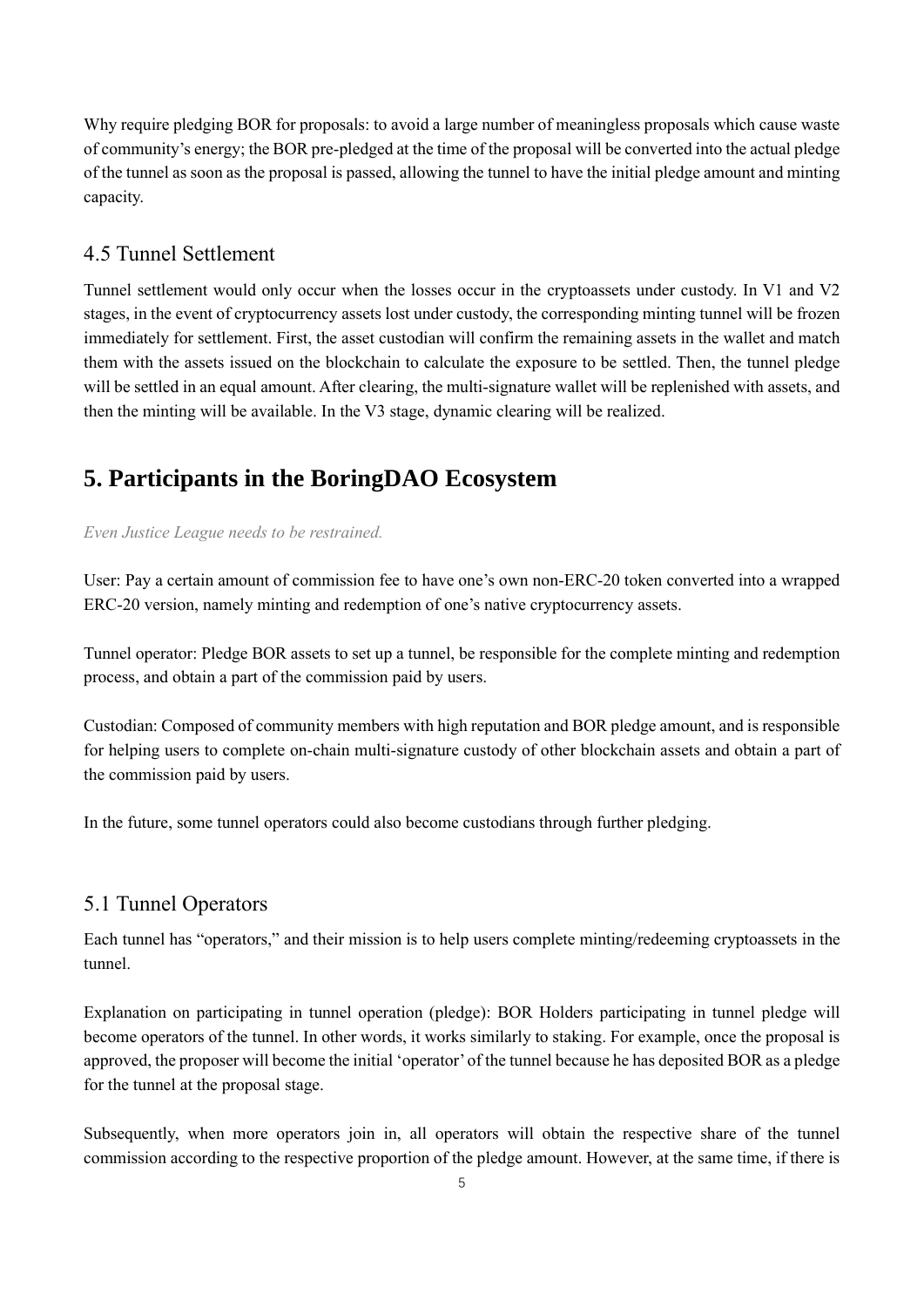a Black Swan risk in the custody assets of the tunnel, the tunnel pledge will be settled and compensated to the minting users in proportion.

The flow diagram of tunnel operation is shown in Figure 3:



Figure 3: Diagram of Tunnel Operation

For example, Alice has pledged 1,000 BOR to participate in the operation of the oBSV tunnel. At present, the total pledge amount of the oBSV tunnel is 3,000 BOR, so Alice takes up 33% of the operation amount of all operators and will obtain 33% of the income when the operating income is distributed. However, if an extreme situation occurs (the possibility is very low), i.e., the BSV hosted by the system is stolen by hackers, all pledged BOR in the tunnel will be cleared and paid to all oBSV holders as compensation after the proposal is approved. Alice owning 33% of the operating rights, will also bear 33% of the clearing losses in this clearing. Therefore, operators who set up a tunnel need to bear small-possibility risk while gaining income.

Therefore, the higher the pledge coefficient **k**, the safer the tunnel. In V1, we set the pledge coefficient of all tunnels to be 75%-100%, which makes tunnel operators provide excessive pledge for tunnels and is a double guarantee for the safety of minting assets.

#### <span id="page-8-0"></span>5.2 Asset Custodian

The asset custodians in the BoringDAO are composed of a series of node parties with a high community reputation and BOR pledge amount. They are responsible for helping users to complete the on-chain multisignature custody of other blockchain assets and ensure the security of the underlying assets minted.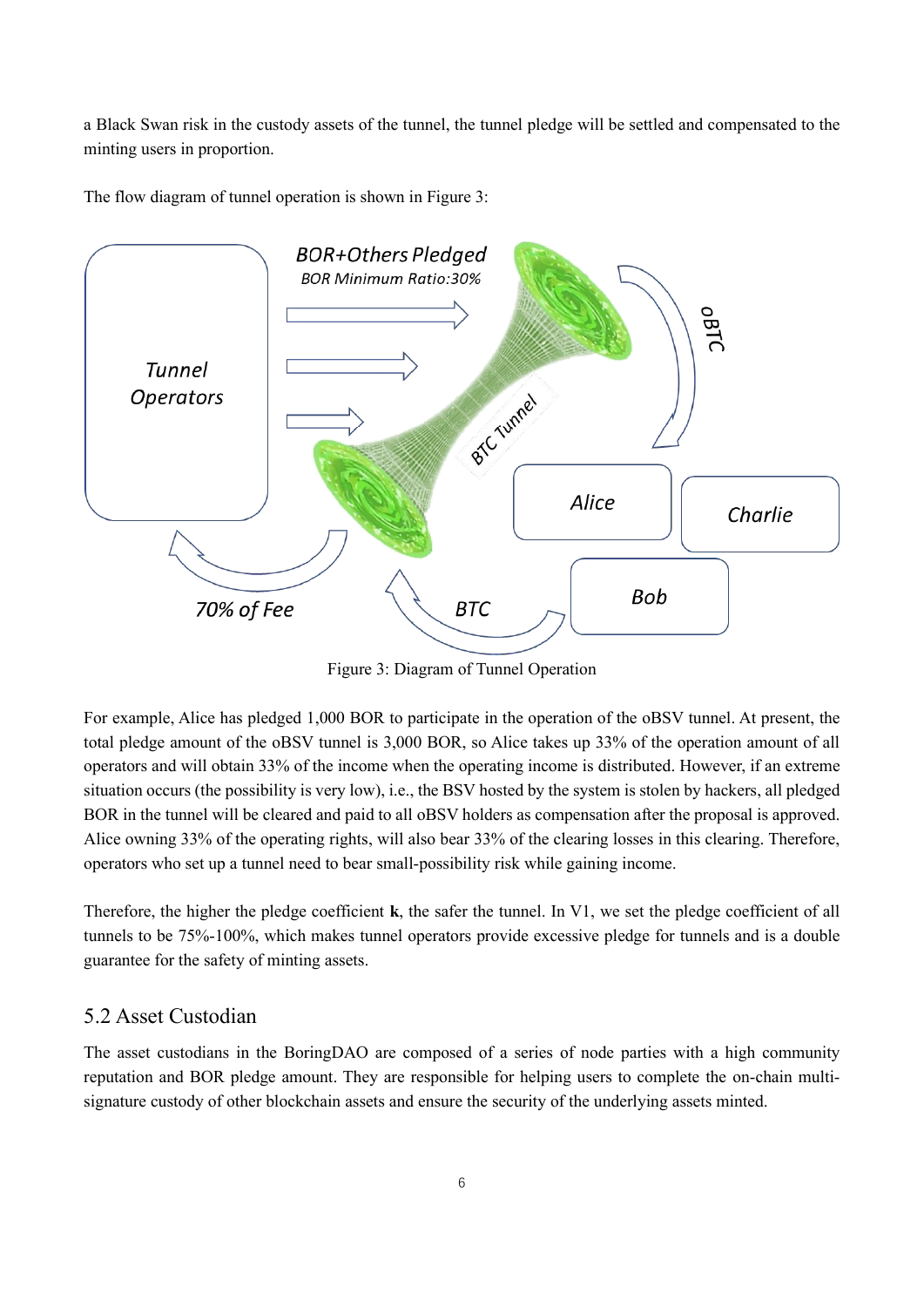In the V1 version, the asset custody is mainly based on well-known institutions in the blockchain sector, and the BoringDAO core developers are invited to assume the post jointly. Because in the early stage, it is difficult to guarantee that the custodians fully elected by the community can correctly ensure both the high efficiency and safety of the assets.

In the V2 stage of the project, BoringDAO will appropriately increase the number of asset custodians to 7 and introduce a node-election mechanism so that nodes with higher community reputation and more considerable tunnel pledge amount can be elected as asset custodians.

In the V3 stage, BoringDAO will further increase the number of asset custodians to 21 and use the BFT + DPOP (Delegated Proof of Pledge) mechanism for the first time for custodian election. The top 48 nodes with the highest total pledge amount in the system will all become custodian candidates and share the custodians'income. Among them, the nodes ranked in the top 21 in terms of the total pledge amount will become the custodians, being responsible for maintaining the security of multi-signature wallet assets. However, we will have slash and node rotation mechanisms to inhibit and eliminate those custodian nodes that do not act or do evil.

In the V4 stage, our vision is to use Zero-Knowledge Proof to create an automatic and open screening mechanism to select credible custodians, with only users who are maintaining the custody of underlying assets in the ecosystem.

### <span id="page-9-0"></span>**6. Double-Pledge Model**

#### *Everyone is risk-averse.*

In the past, the industry was exploring the security of assets under custody in several aspects.

- **Reputation & Technology dimension** For example, WBTC, HBTC of Huobi and BTC (BEP-2) of Binance take advantage of the reputation of a single node. People trust BitGo, Huobi and Binance, so they can use these ERC-20 BTC. Besides, e.g., Liquid, renBTC. It consists of many individuals; assets are managed through multi-signature. Multi-signature is a cryptographic technology. It stipulates from the dimension of cryptographic technology that when assets need to be transferred, the transfer may be carried out with the consent of several people in the system. It can ensure the security of assets.
- **Pledge dimension** e.g. MakerDAO [3] and Synthetix [4]. Behind each Dai, pledge exceeding 150% is set as a guarantee. People trust Dai, but in reality, they trust the over-pledged assets behind it.

BoringDAO combines the two. It adopts the triple dimensions of reputation & technology + pledge to ensure asset security to the greatest extent possible. First of all, BoringDAO's custodians consist of a series of nodes with a high reputation. Meanwhile, these nodes jointly manage wallets through multi-signature. Moreover, both the custodians and the tunnel operators have pledged or even over-pledged a certain amount of assets. In the event of a Black Swan incident, they can still compensate the holders through clearing.

So, Each oToken is protected by Double-Pledge Model, which means oToken is backed by about 200%+ assets:

• 100% equivalent original crypto assets (asset layer)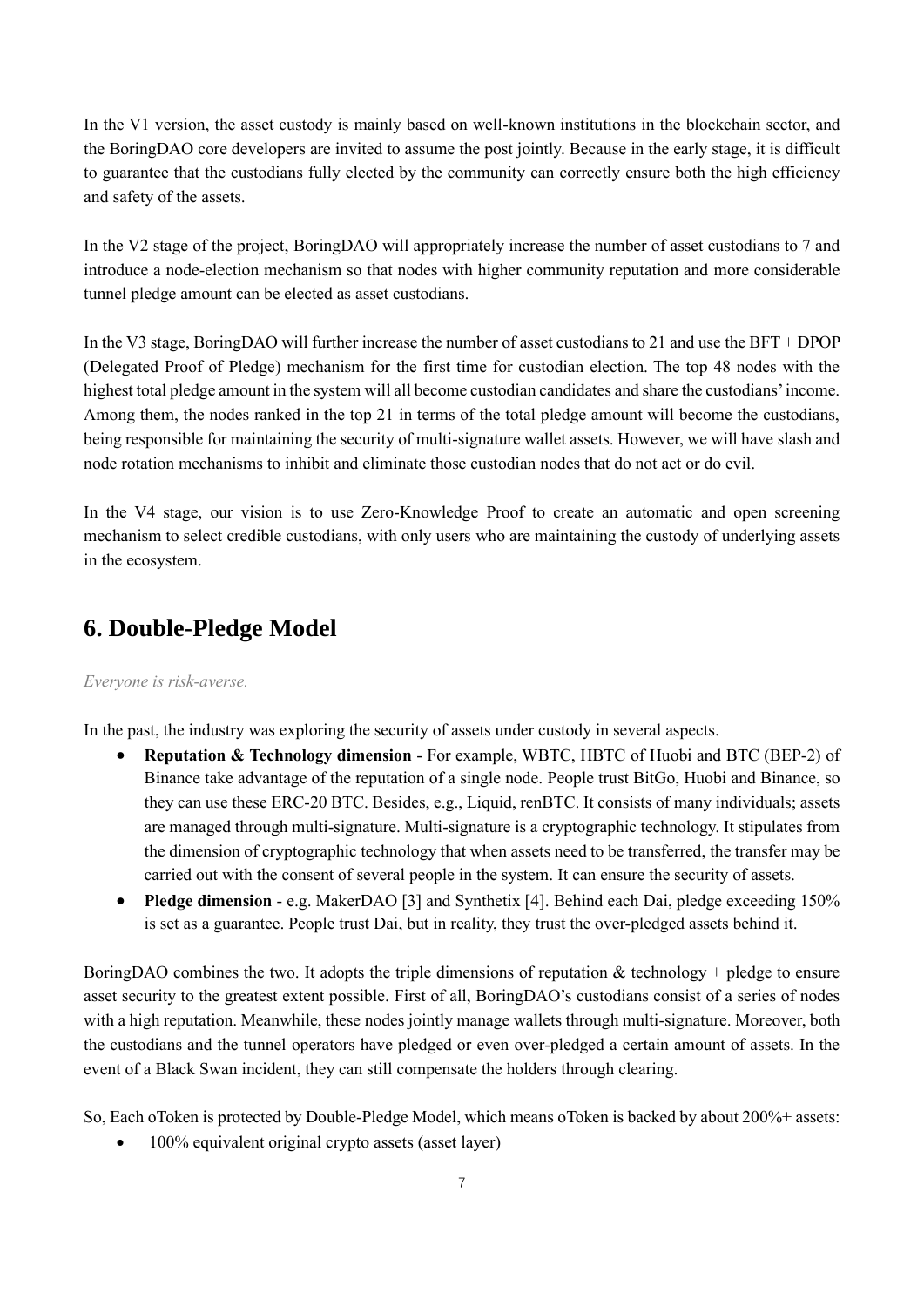• About 100% equivalent \$BOR / other Tunnel pledge (contract layer)

#### **About Capital Efficiency**

The Secret of BoringDAO/Double-pledge model can achieve high capital efficiency:

- BTC holders **only** deposit BTC to mint oBTC through oBTC Tunnel.
- The all community (Tunnel operators) pledge the **rest part** (BOR/other ERC-20 Token) on the contract to build **one** Tunnel to meet the minting requirements.

A oBTC double pledge model is shown in Figure 4:



Figure 4: oBTC Double Pledge Model Diagram

Then, how do BTC holders and the BOR community help each other?

- Pledge providers can increase the capacity of the tunnel, enabling more oBTC to be minted through the tunnel. In return, they collect 70% of the mint fee.
- Pledge providers can gain access to the Boring Farm.

#### **About Fault Tolerate**

BoringDAO's multi-signature mechanism is of fault tolerance and can tolerate certain faults, which is similar to Byzantine fault tolerance consensus. Nodes that work typically will get rewards, while failed nodes and malicious nodes will be punished.

- In the V1 stage, BoringDAO's multi-signature adopts 2/3, mainly composed of core developers and trustful institutions;
- In the V2 stage, BoringDAO's multi-signature will adopt 5/7, mainly composed of core developers, trustful institutions, and addresses with a higher BOR pledge amount. This means that it can tolerate Byzantine faults such as inaction, failure and even malicious attack of up to three custodians at the same time;
- In the V3 stage, BoringDAO's multi-signature will adopt 15/21, still composed of foundations, industry institutions, and addresses with higher BOR holdings, but as much as possible, addresses with higher BOR pledge amount will participate in private key custody. These people have pledged a large number of BOR and are the most suitable nodes to maintain network security. This means that it can curb Byzantine faults such as inaction, failure and even malicious attack of up to 7 custodians at the same time;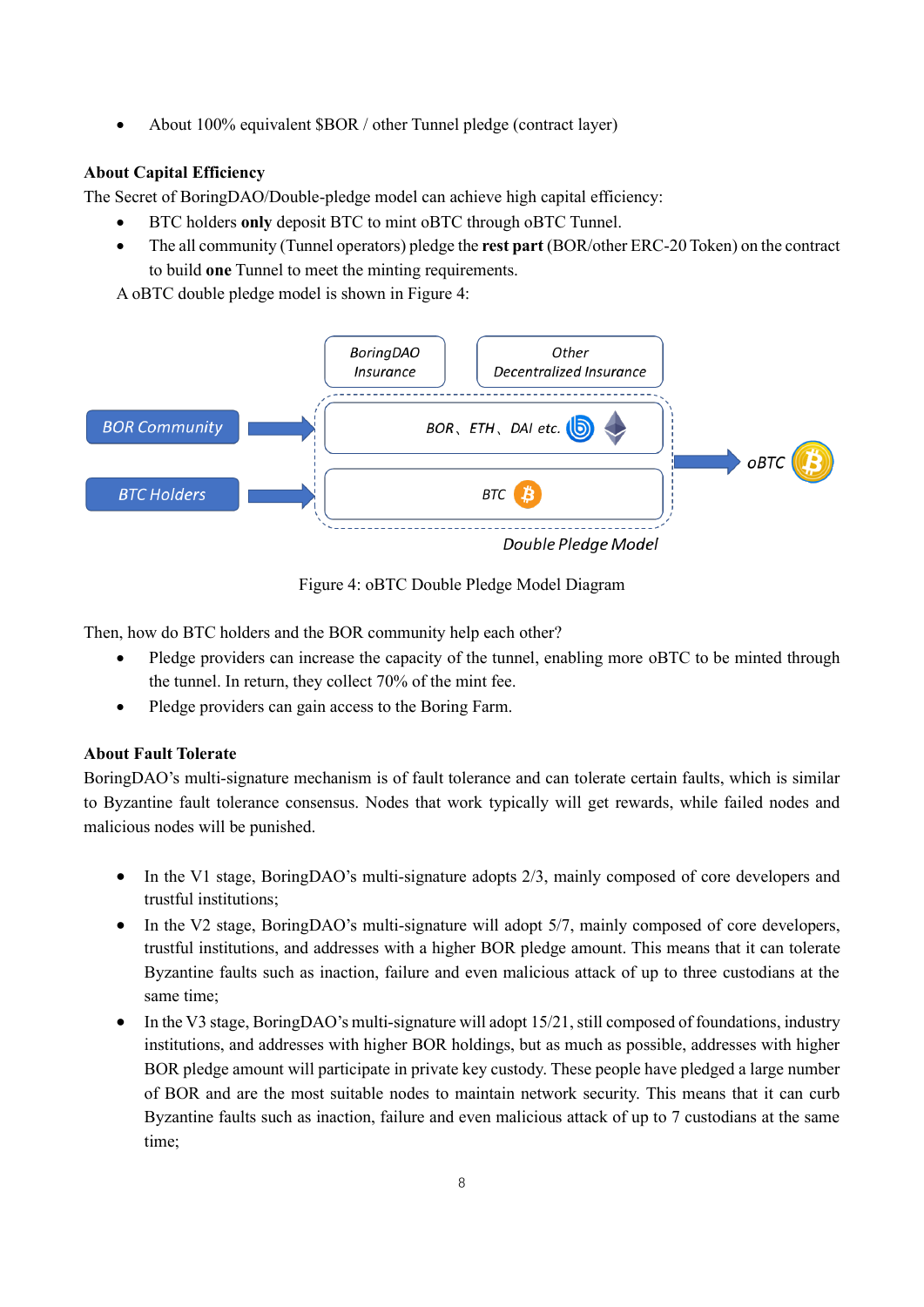• In the V4 stage, multi-signature private keys will be implemented in the form of DAO as many as possible. Access will be available to private key multi-signature parties. At that time, hundreds of addresses will participate in multi-signature, and the fault tolerance of the whole system approaches 33%. Nodes interact with each other through Zero-Knowledge Proof, which enables them to achieve extremely high security. This means that it can curb Byzantine faults such as inaction, failure, and even malicious attack of up to ten custodians at the same time.

Users don't have to worry about BoringDAO's security, because mechanism design, technical means, and DAO make the security and fault tolerance of the whole system far higher than expected.

## <span id="page-11-0"></span>**7. System Income Distribution Mechanism**

*Everyone who maintains the tunnel can share the prosperity of the new world.*

The primary income of the BoringDAO project comes from the commission of minting tunnel, which consists of:

- Minting commission **m**
- Redemption/Burn commission **n**

In the design of V1, **m** and **n** are constants; **m**=0.2% and **n**=0.2%; In the design of V2, we will allow the tunnel operators to determine the tunnel rate at their discretion.

Three roles will share the minting commission **m** of the tunnel:

- Core developers 15%
- Asset custodians 15%
- Tunnel operators 70%

Network fees are not the income of the system, these part will basically consumed by the blockchain network, so its value is floating. At the same time, 100% of the network fee will be given to asset custodians.

In the V1 stage, the commission charge against each minting is 0.2% in which 0.03% will be distributed to the core developers, 0.03% will be distributed to the asset custodians, and 0.14% will be distributed to the tunnel operators. The ratio may be changed through community governance in the later period. Besides, 15% of the core developers' incentives will be terminated after the V3 and community-related proposals are approved.

BoringDAO encourages as many other blockchain assets as possible, such as BTC, to enter the Ethereum world and stay on the Ethereum network with complete Turing, making themselves programmable. Therefore, unlike minting, BoringDAO will not give additional incentives to redemption and has also set up different distribution methods.

The tunnel's redemption commission n will flow to 2 parts, namely: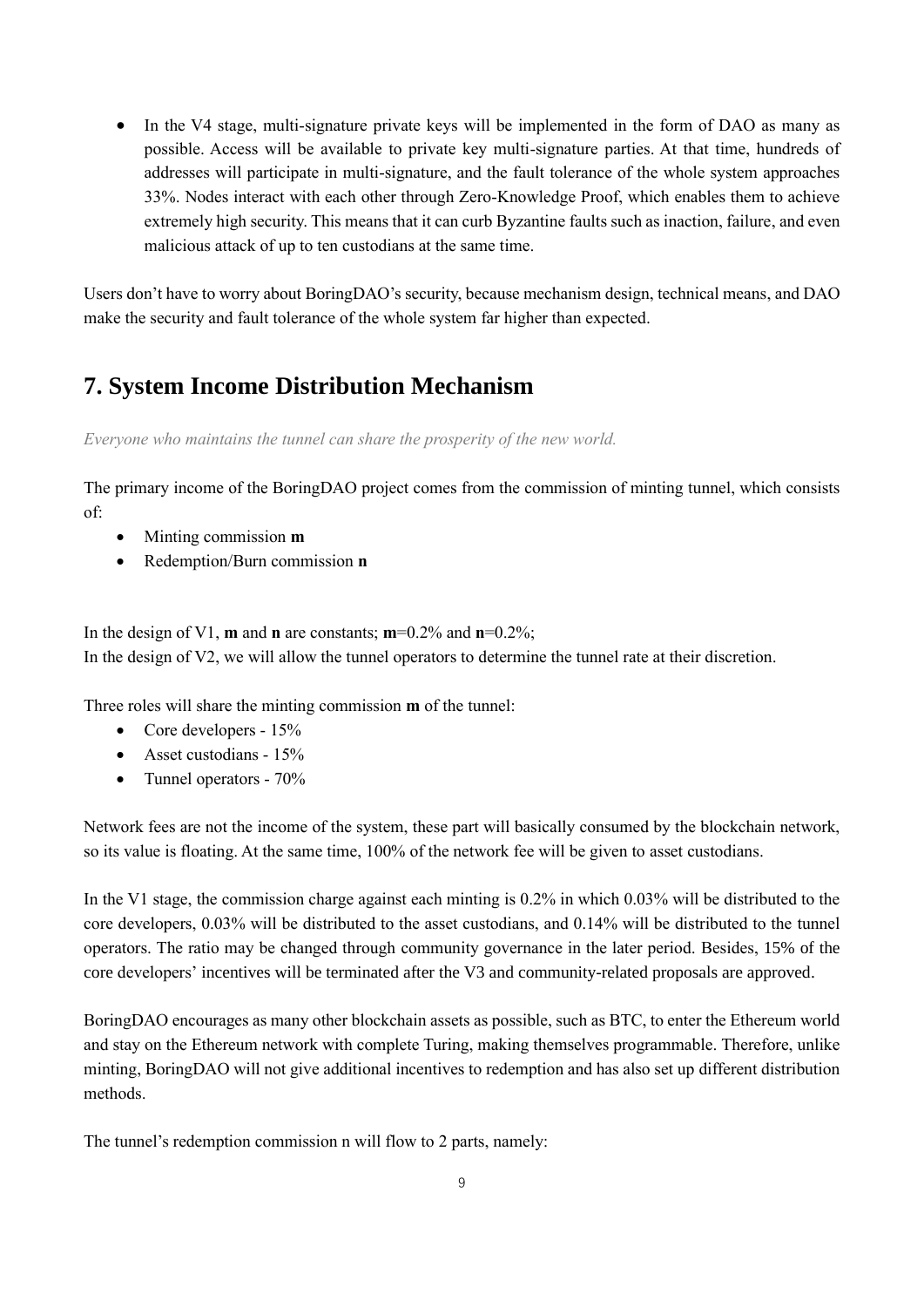- DAO insurance pool 50%
- Tunnel operators 50%

Redemption first occurs in the BoringDAO system, so the redemption commission is paid in the form of BOR. The 50% will enter a DAO insurance pool, which will be used as insurance for the BoringDAO system in extreme cases.

### <span id="page-12-0"></span>**8. Systematic Incentive Mechanism**

*We should provide incentives for every positive contributor who builds the new world.*

We believe that a sound system must have a correct output mode that meets the demands of the community. Therefore, in BoringDAO, nearly 70% of the tokens are generated by mining.

#### <span id="page-12-1"></span>8.1 Mint Mining

Users who participate in minting (mining) will receive BOR rewards. 30% of the BOR of the whole system is generated through mining. The mining model is preliminarily set as follows: after users finish minting, they get BOR in proportion to the respective minting commission, and meanwhile, the output is reduced according to the surplus supply of BOR in the whole system.

Core Formula for Minting and Mining:

$$
Amount_{BOR} = \frac{200\% \times Price_{asset} \times (Amount_{asset} \times m + Network Fees)}{Price_{BOR}} \times Reduction\ Factor
$$

**Amount**<sub>BOR</sub> refers to the amount of BOR that a mining user earns at a time, **Price**<sub>asset</sub> and **Amount**<sub>asset</sub> refers to the current minting price and amount of the asset,  $\bm{m}$  refers to the minting commission rate,  $\bm{Price}_{\bm{ROR}}$ refers to the current price of BOR, and **Reduction Factor** is the current output reduction coefficient.

For example, if Alice mints 10 oBTC at a certain time, the current price of BTC is 12,000 USDT, and the current price of BOR is 100 USDT and current network fee is  $0.0008$  oBTC, then Alice can mine  $=$ 200%×12000×(10×0.2%+0.0008)  $\frac{(10 \times 0.2 \times 0 + 0.0006)}{100} \times 100\% = 4.992$  BOR in this minting.

The output reduction coefficient (**Reduction Factor**) is related to the supply. Whenever  $10k$  BOR is mined, the output reduction coefficient will be adjusted. The initial value of the output reduction coefficient is 100%, and the new output reduction coefficient is 80% of the previous output reduction coefficient.

The formula of the output reduction coefficient is as follows:

Reduction Factor =  $\textbf{100\%}\times \textbf{0.8}^{INT}[\frac{Mined\_BOR}{10,000}]$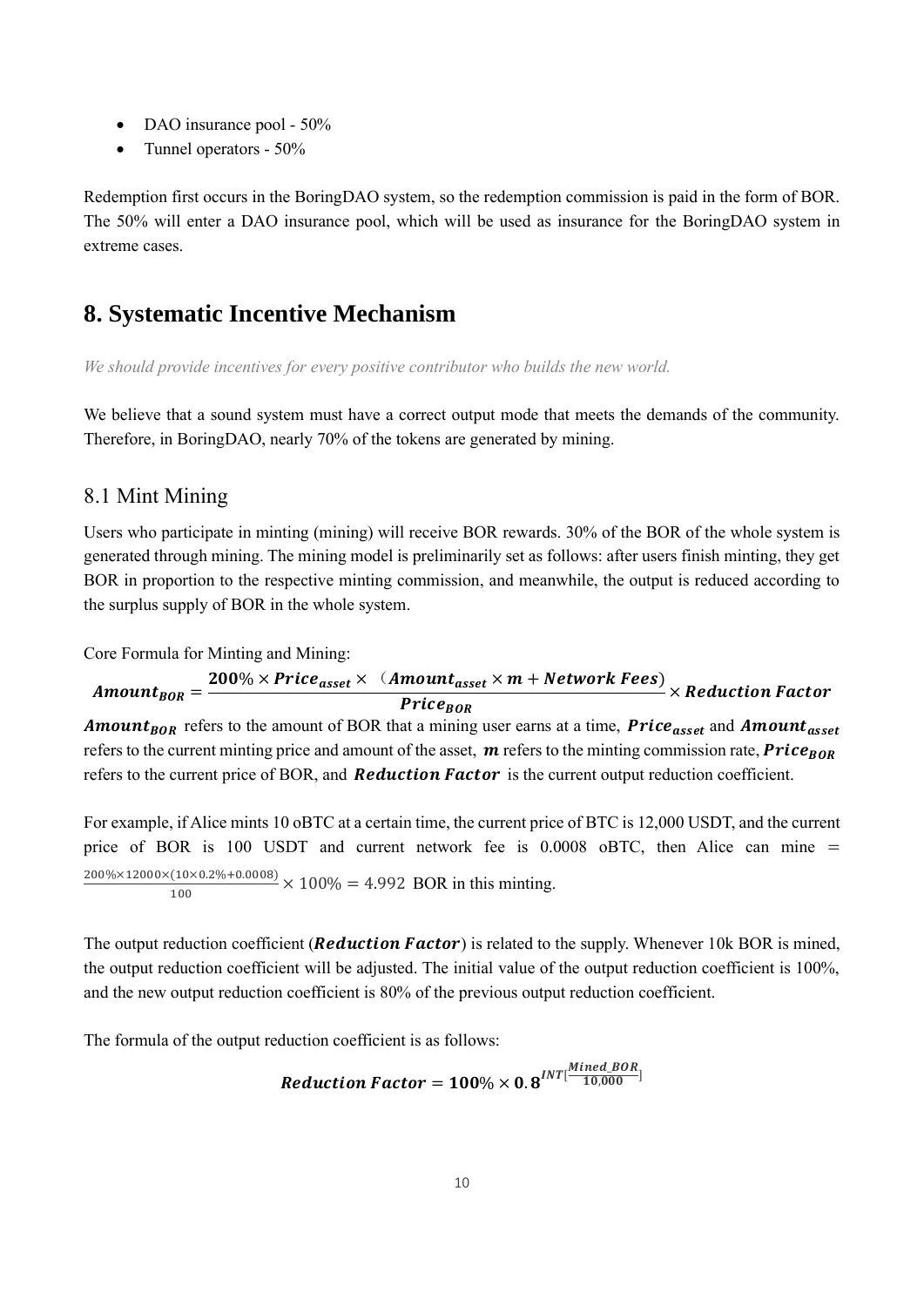Among them, **Mined BOR** refers to the BOR that has been mined, and **INT** function returns the integer part of a decimal number by rounding down to the integer. For example, when the ten-thousandth BOR is mined, the output of the whole BOR will be reduced by 20%, thus allowing long-term incentives of the system.







Figure 5: Scheme of Relationship Between BOR Output Reduction and Supply

For example, when the twenty thousandth BOR is mined, the output reduction coefficient of the whole system becomes  $100\% \times 0.8^{INT(\frac{20,000}{10,000})}$  $\frac{10,000}{10,000}$  = 64%. In other words, if Alice deposits 10 BTC before the first output reduction, she can get 4.992 BOR, but after the second output reduction, if she also deposits 10 BTC, she can only get  $4.992 \times 64\% = 3.195$  BOR.

#### <span id="page-13-0"></span>8.2 Boring Farm

Derivative assets need scenarios, and assets issued through BoringDAO also need downstream scenarios and ecological support. In order to enable oTokens to quickly obtain specific scenarios and ecological support in the early stage, BoringDAO has set up a staking pool in which users can receive rewards by pledging oTokens, BOR, etc. We can vividly call this process "Boring Farming." BOR distributed in this way accounts for about 30%.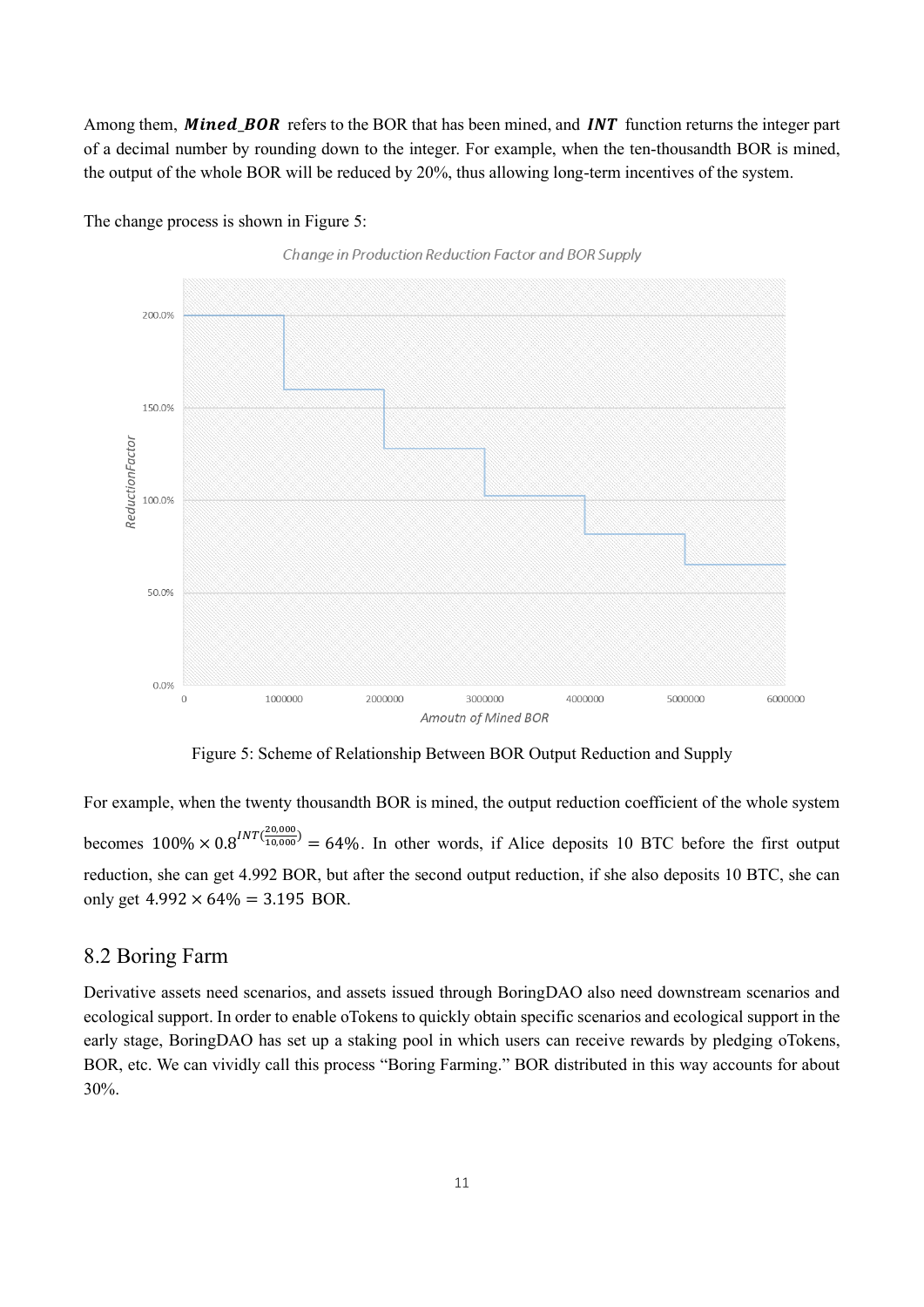For example, Alice cast 2 oBTC through the tunnel. However, in the absence of early oBTC scenarios, oBTC assets cannot participate in other DeFi mining for the time being. Alternatively, oTokens can participate in the staking rewards provided by BoringDAO and obtain objective BOR bonus.

BoringDAO may directly build several kinds of pools for Farming based on the existing DeFi. Currently, the preliminary plan is as follows:

- Pool 1: Boring Farm BOR can be obtained by depositing oToken.
- Pool 2: Boring Farm BOR can be obtained by depositing tunnel pledge providers token(PP Token) of BOR.
- Pool 3: Boring Farm BOR can be obtained by depositing LP token of BOR/ETH pair on DEXs, e.g. Uniswap、Balancer、DODO and Curve.
- More Pools

(Note that the staking rewards is not permanent; it is only available to those who are willing to accept and use the oTokens early on. In the future, oTokens will enter DeFi's ecology, such as MakerDAO, Compound, Curve, Yearn.Finance, etc. In this stage, staking rewards will no longer be provided.)

The way BOR is produced through minting, mining, and Boring Farming is shown in Figure 6:



Figure 6: Flow Chart of BOR Output Mode

### <span id="page-14-0"></span>**9. DAO Governance in BoringDAO**

*Genuine DAO comes from genuine communities.*

BoringDAO will govern in accordance with the DAO method.

The governance authority of BOR will be unimaginably great. BOR holders are the dedicated controllers of BoringDAO.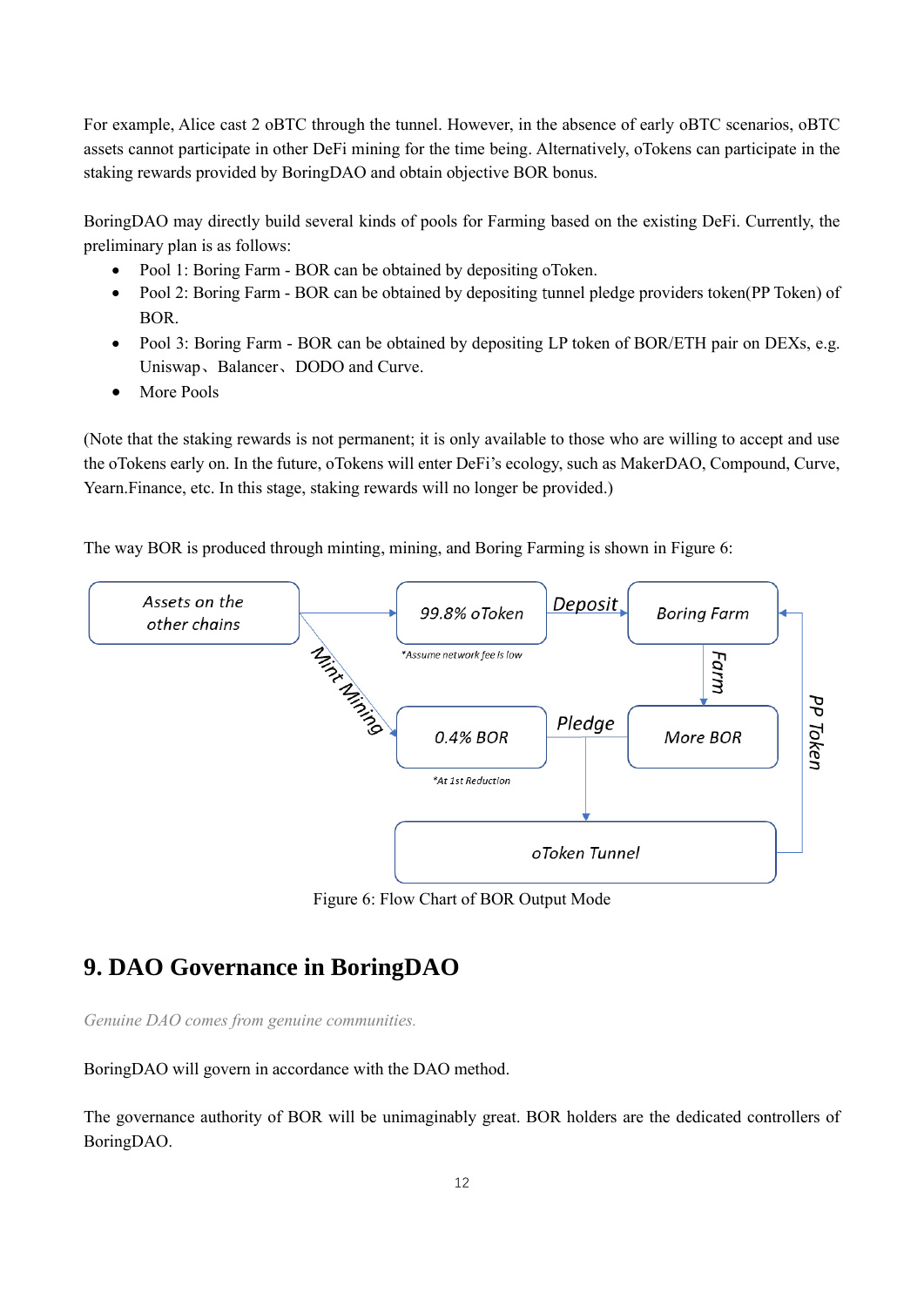In the V1 stage, BoringDAO will be preset with some basic parameters to run the whole project quickly; however, by the V2, V3 and subsequent stages, BOR holders will be able to modify most parameters and mechanisms.

Besides, due to the existence of the initial pledge of the BTC tunnel, this part of the pledge will also receive tunnel operation rewards, and these rewards will enter the Treasury address which will be managed by the community.

Community proposals include but are not limited to the following general directions:

- Opening new tunnel types;
- Revise the proportion of rewards distribution for tunnel commission;
- Revise the output reduction rate;
- Revise the pledge ratio of BOR assets and other assets in the tunnel;
- Plan for the use of insurance money in the insurance address;
- Plan for the use of treasury fund in the treasury address;
- <span id="page-15-0"></span>• Clearing plan of tunnel pledge in extreme cases.

### **10. DAO Insurance**

*Real, distributed and community autonomous insurance.*

Although the BoringDAO system is well designed, it does not mean that it is foolproof.

50% of the redemption commission in the tunnel will be saved into the insurance pool. The insurance pool is wholly governed and controlled by the community. Only when the community proposal is met and the referendum is completed, the insurance amount locked in the contract will be used for claim settlement. Claim settlement is usually applied to deal with the Black Swan risk in the system.

<span id="page-15-1"></span>DAO insurance will provide the BoringDAO system with the third guarantee, allowing all assets to roam freely, safely, and without trust in the Ethereum network.

### **11. BoringDAO Development Planning**

*From a little spark may burst a mighty flame.*

#### **BoringDAO-V1**

- Set up the tunnels of oBTC and mainstream currencies, with the pledge coefficient and commission rate being constants;
- Set up oBTC liquidity pool on mainstream DEX;
- Open Boring Farm to provide users with oBTC's staking rewards.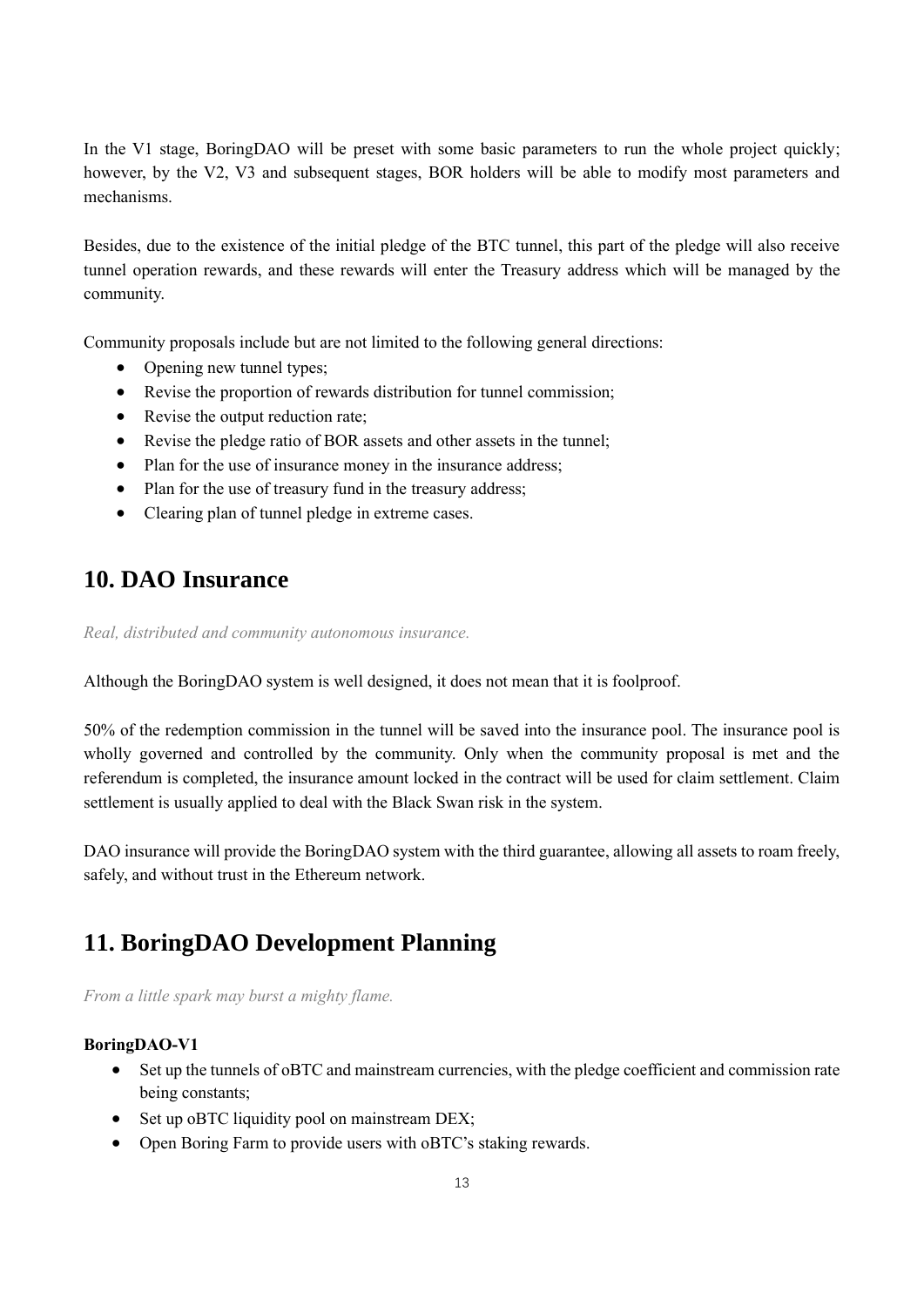#### **BoringDAO-V2**

- Support the opening of tunnels in most cryptocurrencies. Tunnel operators can adjust the pledge coefficient and commission rate by themselves;
- Reach support cooperation with DeFi such as MakerDAO and AAVE for the main assets;
- Increase seats for asset custodians (7 seats);
- Support DAO insurance.

#### **BoringDAO-V3 and Later Versions**

- Support the opening of tunnels of more cryptocurrencies and enable the credit minting functions;
- Further communitize the custodian nodes and introduce the BFT+DPOP node election mechanism;
- Support applications such as MakerDAO, Compound, and AAVE in DeFi ecology;
- Develop DeFi applications similar to MakerDAO;
- Increase seats for asset custodians (21 seats), and then use Zero-Knowledge Proof to build a multisignature system and create an open and credible multi-signature system.

## <span id="page-16-0"></span>**12. BOR Distribution**

Token Name: BOR

Maximum Supply: 200,000 (fixed)

- 30% for Mint Mining BOR is mined with native crypto asset minting fee and rewarded to those who participate in minting.
- 30% for Boring Farm BOR is generated with Ethereum blocks and rewarded to those who participate in oToken & BOR liquidity & pledge farming.
- 19% for Infrastructure 1% for initial BOR liquidity; 3% for initial BTC Tunnel pledge; 15% reserved;.
- 11% for Early contributors- 10% for private round (20%/24% without lock and 80%/76% linear daily unlocking in 12 months after start of minting); 1% for public round without lock.
- 10% Core Developers linear daily unlocking in 24 months after the start of minting.

The overall allocation of the BOR Token is shown in Figure 7: